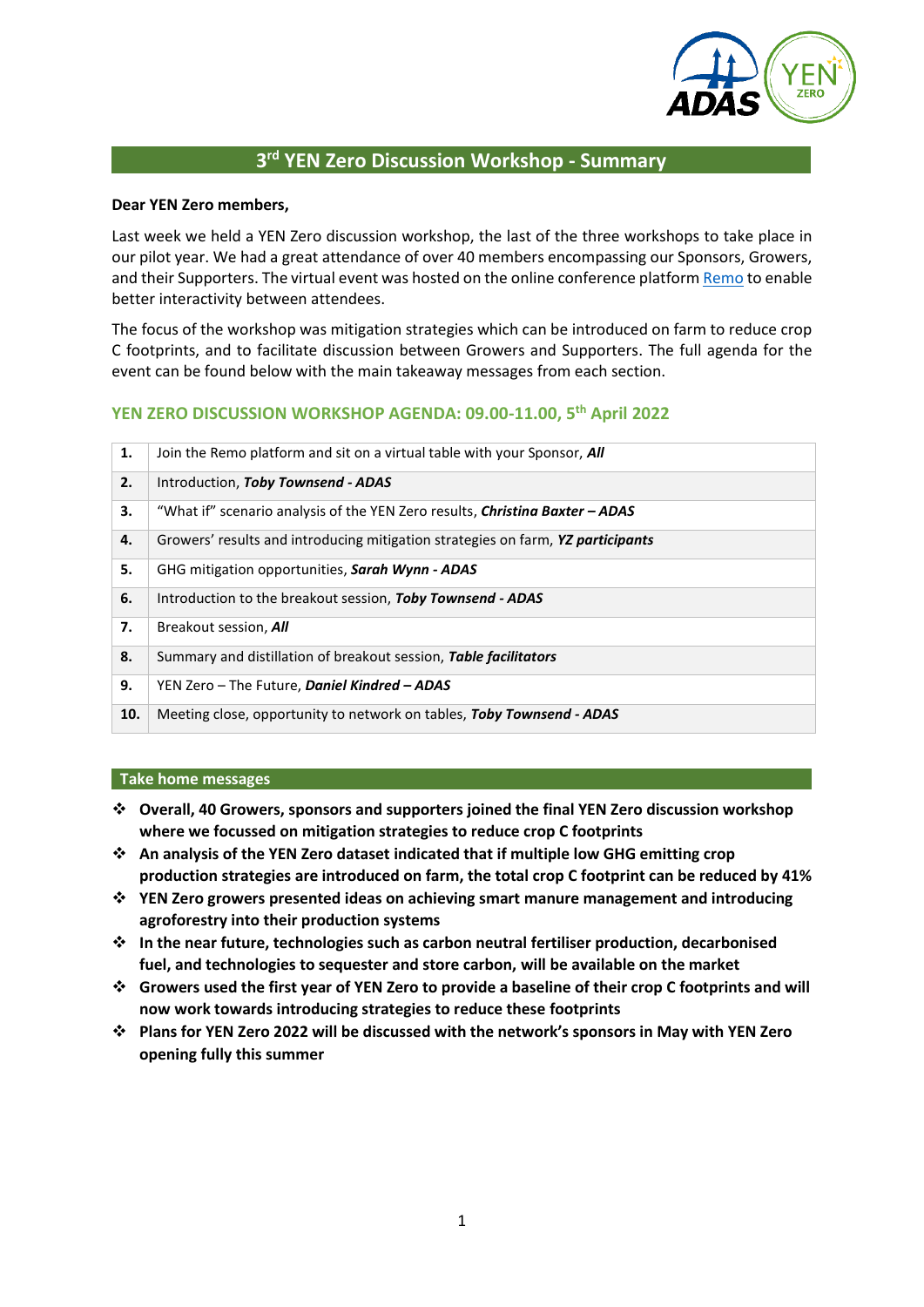#### **"What if" scenario analysis of YEN Zero Results**

### *Christina Baxter, Crop Research Consultant, ADAS*

At the start of the meeting, Christina presented an analysis of the YEN Zero pilot year dataset to help quantify the impact of changes in on-farm management strategies on the crop C footprint. The focus of the analyses was on the winter wheat (feed) dataset as this crop category had the largest number of entries (76 entries from the 274 crops entered into the network). Christina presented the GHG intensities of these wheat crops (C footprint on a per tonne of output basis), which demonstrates the range in crop GHG emissions within the network. This range indicates that there is scope to reduce GHG intensities of our crops, as several growers are already producing crops with good yields (>9 t/ha) and low C footprints.



*GHG intensities of YEN Zero winter wheat (feed) crops from pilot year.*

The average emissions within this dataset attributed to different crop production strategies were presented and the percentage increase or decrease in the C footprint was calculated (using the average C footprint of YEN Zero winter wheat crops of 2,742 kg  $CO<sub>2</sub>e/ha$  as a baseline) to show how moving from one strategy to another impacts the C footprint. This analysis focused on the following management strategies:

- **Cultivations** 
	- o The cultivation strategies from high to low emissions were Ploughing>Deep noninversion>Minimum shallow tillage>Strip tillage>Direct drill. Emissions associated with cultivations ranged from 266 kg  $CO<sub>2</sub>e/ha$  for ploughing down to 33 kg  $CO<sub>2</sub>e/ha$  for direct drill. Moving from ploughing to deep non-inversion can reduce the total crop C footprint by 6% and moving from ploughing to direct drill can reduce the total crop C footprint by 9%.
- Grain drying
	- $\circ$  The grain drying requirement in the dataset ranged from 0-7%, with 27% of winter wheat (feed) entrants not requiring grain drying, 28% requiring 1% grain drying, 20% requiring 3% grain drying and 7% requiring 6% grain drying
	- $\circ$  Emissions associated with grain drying increase from 105 kg CO<sub>2</sub>e/ha for 1% grain drying to 655 kg  $CO<sub>2</sub>e/ha$  for 6% grain drying
	- The percentage increase in the crop C footprint from 0 to  $1%$  grain drying requirement is 4%, this increases to 24% for a 6% grain drying requirement. Consequently, a high grain drying requirement can have a significant impact on the C footprint, when using a diesel powered dryer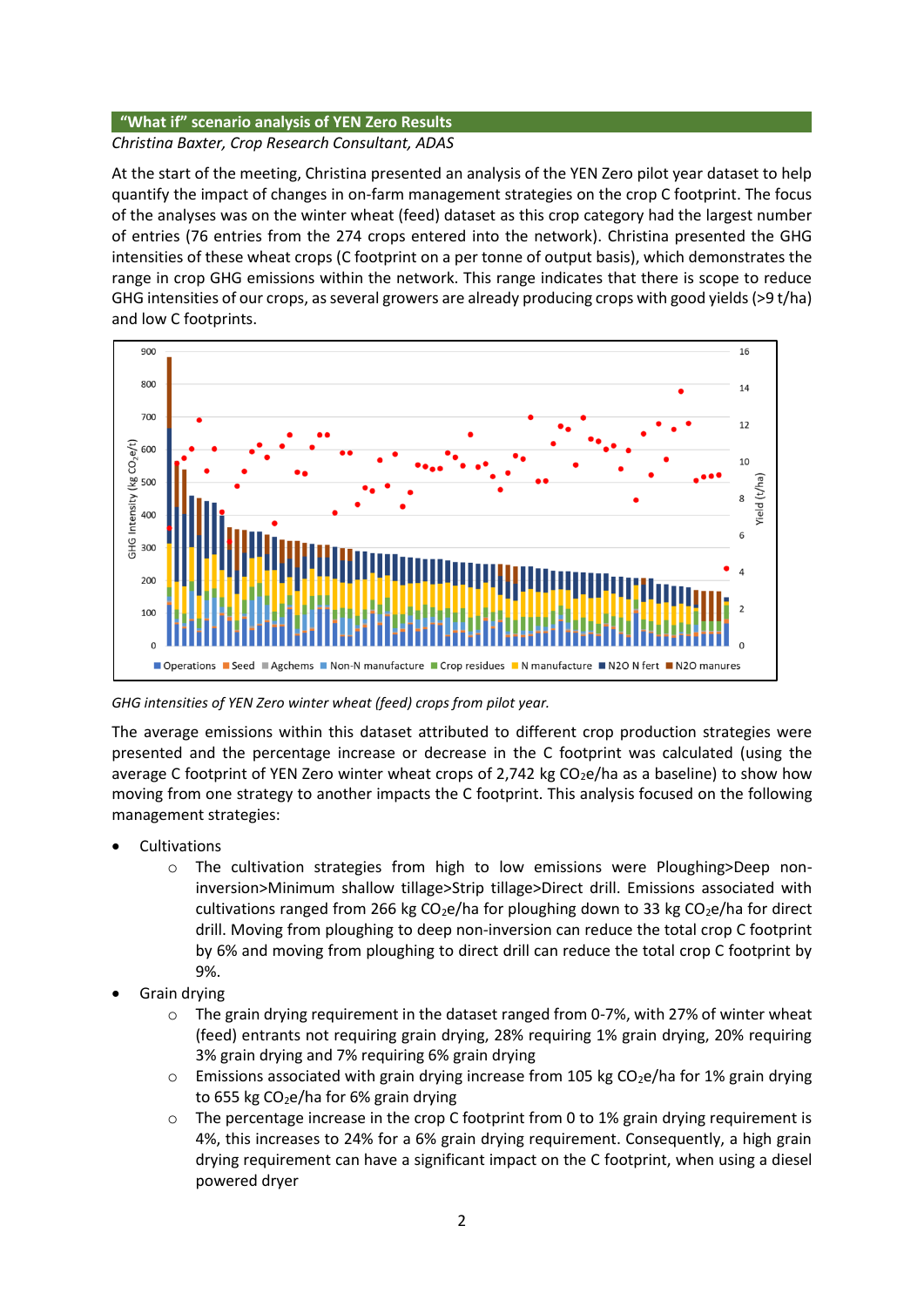- Fertiliser manufacture
	- o The bottom 1/3 of YEN Zero winter wheat entries (those with the highest GHG intensities) applied on average 212 kg/ha of nitrogen fertiliser, whereas the top 1/3 (those with the lowest GHG intensities) applied an average of 165 kg N/ha
	- $\circ$  By reducing the nitrogen fertiliser application rate from this higher rate of 212 kg N/ha to 165 kg N/ha reduces the total C footprint by 9%, attributed to the reduced manufacture emissions
- Nitrification and urease inhibitors
	- $\circ$  Nitrification inhibitors reduce the direct N<sub>2</sub>O emissions from nitrogen fertiliser application by 44%. Use of a nitrification inhibitor (assuming an average application rate of 198 kg N/ha from the winter wheat dataset) can reduce the total C footprint by 10% when used with ammonium nitrate and 6% for UAN and urea
	- o Urease inhibitors reduce the ammonia volatilisation from UAN and urea application and consequently the indirect  $N_2O$  emissions from volatilisation by 70% for urea and 44% for UAN. Use of a urease inhibitor (assuming an average application rate of 198 kg N/ha from the winter wheat dataset) can reduce the total C footprint by 3% when used with urea and 1% for UAN

When the lower GHG emitting management strategies from this analysis are combined in one production system, the collective effect on the C footprint is significant, reducing the total C footprint by 41%. This demonstrates that large gains can be made in reducing crop C footprints if the right strategies are introduced on farm.

| ار، |
|-----|
|     |
|     |
| AD  |
|     |
|     |
|     |
|     |

# **Combined influences**

| YEN Zero winter wheat (feed) crops, average yield 9.9 t/ha |              |              |  |  |
|------------------------------------------------------------|--------------|--------------|--|--|
| <b>Cultivation strategy</b>                                | Plough based | Direct drill |  |  |
| Grain drying requirement                                   | 6%           | 0%           |  |  |
| N form                                                     | Urea         | Urea         |  |  |
| N rate (kg N/ha)                                           | 212          | 165          |  |  |
| P rate (kg N/ha)                                           | 160          | 101          |  |  |
| K rate (kg N/ha)                                           | 109          | 87           |  |  |
| <b>Nitrification inhibitor</b>                             | <b>No</b>    | Yes          |  |  |
| Urease inhibitor                                           | <b>No</b>    | Yes          |  |  |
| <b>Total C footprint/ha</b>                                | 2,965        | 1,756        |  |  |
| <b>Total C footprint/t</b>                                 | 300          | 177          |  |  |

C footprint reduction of 41%



# **Growers' results and introducing mitigation strategies on farm**

Two growers from the YEN Zero pilot year spoke about the specific mitigation strategies they are introducing on-farm to reduce their crop C footprints and ensure their farming systems are more sustainable.

*YEN Zero Participants, Charlie Steer and Glenn Buckingham*

# **Charlie Steer – Smart manure management**

Charlie manages the arable enterprise at Grosvenor Farms which has 2000 ha in total, with 460 ha of this producing combinable crops. Grosvenor Farms has a large dairy unit meaning the farming system has a lot of organic material to manage. Charlie entered three winter wheat crops into YEN Zero, which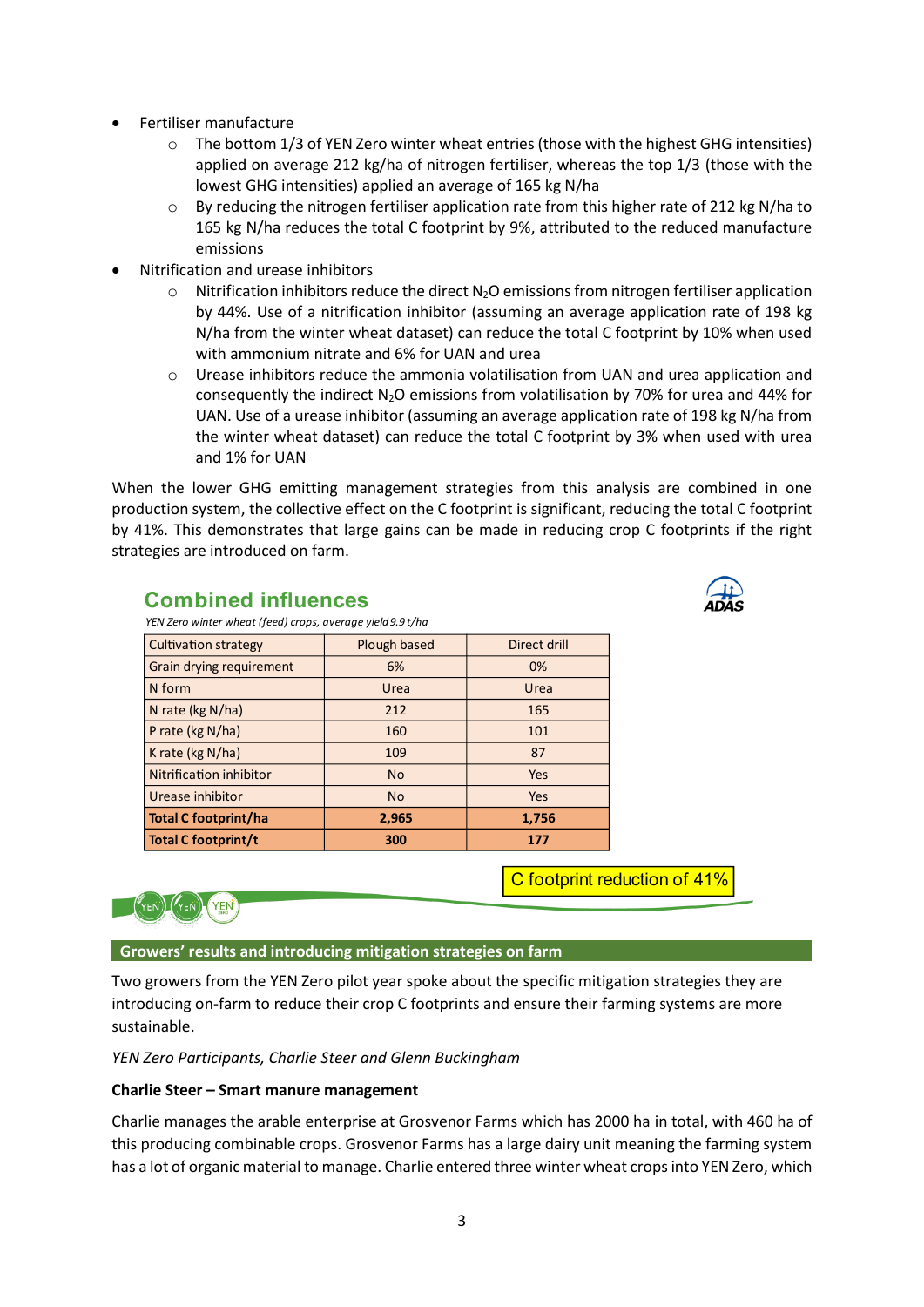were fertilised with manures and had no synthetic fertiliser inputs. Despite organic material being associated with high GHG emissions, these crops achieved an average GHG intensity of 168 kg  $CO<sub>2</sub>e/t$ , yielding an average of 9.2 t/ha. Several different strategies and technologies are being used/have been introduced on-farm to obtain smart manure management, which include:

- Manure separation technology in the dairy unit which separates the liquid and solid fractions of the manure
- Investing in a range of manure application technologies which are calibrated using a form of tray testing to ensure the correct amount is applied
	- 24 m dribble bar allows large area to be treated and reduces ammonia losses
- Manure is variably applied based on the crop's GAI
- Grosvenor may introduce  $N_2$  Applied technology on farm which uses a plasma unit to strip nitrogen from the air and places this into the manure to produce nitrogen-enriched organic fertiliser, this can double the plant available nitrogen content of the slurry and reduce the ammonia emissions
- Additionally, Grosvenor are looking into introducing an AD plant to reduce emissions associated with manure and increase the nitrogen availability

Charlie also talked about the need to better understand the weather influences on the nitrogen availability to the crop on manure application. The farming system also need to consider exporting their P and K as in the long term their soil indices will be too high.

# **Glenn Buckingham – Agroforestry**

Glenn farms in Framsden, Suffolk and has recently introduced agroforestry into his farming system, with the long-term aim of improving the sustainability of the production system for future generations. The many benefits of agroforestry Glenn discussed include:

- Improving nutrient availability for the crop by drawing nutrients up from the subsoil
- Shading from the trees can mitigate high temperatures, both for crops and livestock, particularly relevant with concerns for increasing temperatures with climate change
- Improvements in biodiversity, drainage, and air quality

Glenn recently planted a range of tree species, including oak, maple, and sweet chestnut, in 46 m wide alleys on one of the farm's arable fields, with the help of local volunteers and part funding from the Woodland Trust. This width fits the farm's system of a 42 m sprayer width. Acorns from the same field were used to grow the oak trees to ensure native species were used. It is planned in the near future that this agroforestry system will be expanded to more fields across the farm and the soil nutrient indices and



organic matter profiles have been baselined to monitor improvements in soil health as the trees and farming system mature.

#### **GHG mitigation opportunities**

*Sarah Wynn, Managing Director Climate and Sustainability, ADAS*

Before the breakout sessions, Sarah discussed potential mitigation strategies that are currently being developed and will be used in the near future to help growers reduce crop C footprints. These strategies included:

Low carbon fertilisers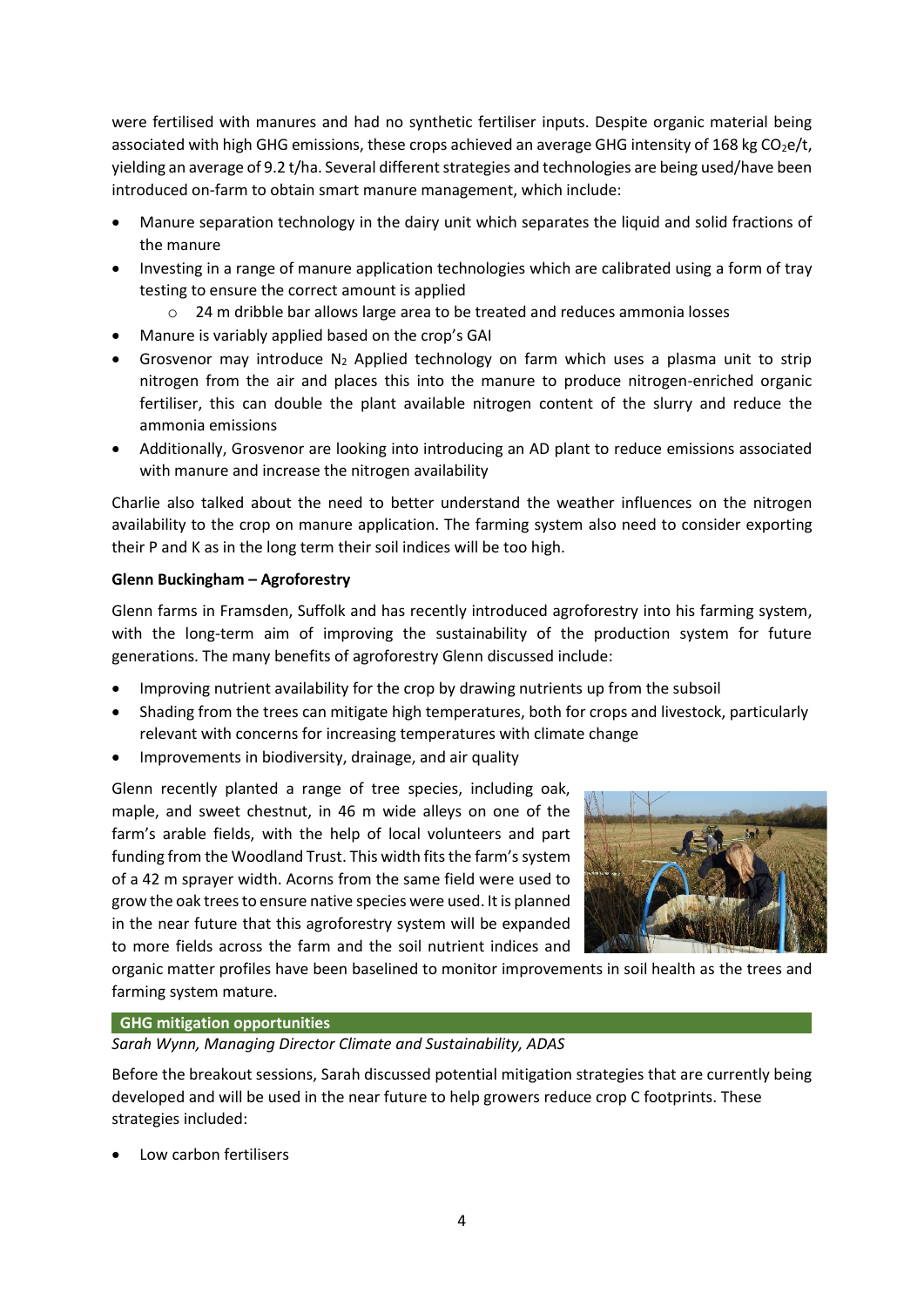- $\circ$  Fertiliser manufacturers are working towards decarbonising the manufacture process, such as through green ammonia (produced by sourcing hydrogen from water using electrolysis and combining it with nitrogen fixed from the air using the Haber Bosch process) and blue ammonia (created from fossil fuels but carbon capture and storage technology is used to prevent emissions entering the atmosphere)
- $\circ$  Other novel nitrogen sources are being explored which include CCm technologies which develop fertiliser products from AD waste streams, and the use of bacteria to fix nitrogen, such as biofilms that complete the Haber Bosch process in the soil
- Fuel and energy alternatives
	- o Electric farm machineries are coming onto the market which are either fully electric or use electric power for hydraulics. There is potential diversification to provide charging sites on-farm for other vehicles
	- $\circ$  Crop spraying using drones (e.g., VoloDrone, which is fully electric and uses lithium batteries)
	- $\circ$  Also seeing more robotic machinery being developed that can replace manual tasks and be utilised for increased precision
	- o Some of the trade-offs for fuel and energy alternatives include embedded emissions in the machinery and the energy required to run them; hydrogen power is not suited to vibration and dust associated with the farming environment; biofuels are a low-cost tech option but can enough be sourced?
- Productivity and farm level change
	- $\circ$  Other opportunities include new technologies for carbon capture, such as soil amendments and bacterial  $CO<sub>2</sub>$  capture and removal

#### **Introducing mitigation strategies on farm, breakout sessions**

#### *Facilitated by members of ADAS*

Taking advantage of the Remo platform, a breakout session enabled small groups to virtually sit together to discuss any feedback from the YEN Zero benchmark crop C footprint analyses, what

mitigation strategies have been introduced on farm already and which practices growers would like to introduce on farm, and finally how YEN Zero can help growers on their Net Zero journey, specifically any support that is required. The main outputs from this discussion were:

#### **1. Your YEN Zero results**

a. A lot of YEN Zero growers **FOR A CHAN AND AND A** used the pilot year to

baseline some of their fields to understand what their crop C footprint is currently

- b. Some YEN Zero growers mentioned using the analysis to compare the C footprint of different management systems on-farm including comparing a 'regenerative' and 'conventional' approach within a single field and comparing plough, min-till and direct drill
- c. Some growers use a little-and-often nitrogen management approach to improve nitrogen use efficiency, but the benchmark analysis highlighted that this has the trade-off of using more fuel/energy in application passes

# **Breakout Session: Results/mitigation**



 $\frac{1}{4}$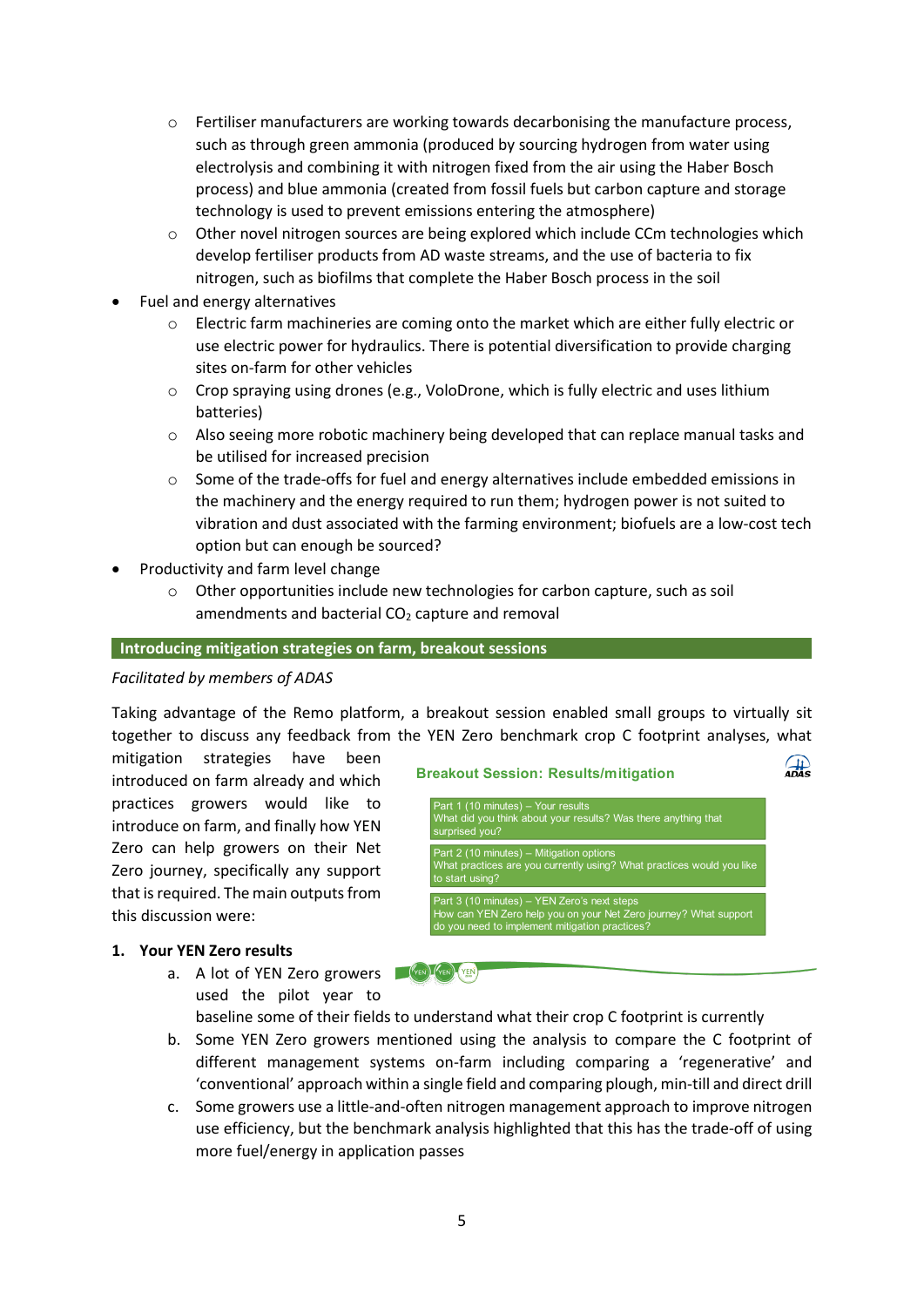- d. Growers were surprised at the high emissions associated with organic manures due to accounting for total nitrogen in the material, not just the plant available nitrogen
- e. Results are lacking carbon sequestration element

# **2. Mitigation options**

- a. Drying with the combine can help to reduce grain drying requirements on farm
- b. Some growers would consider using nitrification inhibitors to reduce emissions associated with nitrogen fertilisers but there are unanswered questions on the impact to soil biology
- c. Growers are working to optimise their nitrogen management where they can which included using leaf nitrogen tester to optimise nitrogen rates

# **3. YEN Zero next steps**

- a. Feedback from growers included the want for economic data to be added into the YEN Zero results to understand the profitability of production systems
- b. More information is required on how to reduce nitrogen while maintaining yield, what organic sources of nutrients are accessible and what is known about the potential benefits from controlled release fertilisers
- c. Better understanding of the potential for C sequestration and more information around cover crops is needed

# **YEN Zero – The Future**

# *Daniel Kindred, Head of Agronomics, ADAS*

Following the breakout session, Daniel closed the meeting by discussing our plans for YEN Zero 2022. The ADAS team have been planning how to develop YEN Zero using learnings from the pilot year. These plans will be discussed with our network sponsors in early summer with the aim of fully opening the network shortly after. These plans include:

- Allowing data entry on a more consistent basis
	- o Send out C footprint reports on a rolling basis
	- o Deliver an annual benchmark report to all members
	- o Introduce dynamic benchmarking online so growers can compare themselves to other growers using similar systems
- Develop more detailed soil health assessments such as quantifying the potential of particular soil types to increase organic matter
- Support testing mitigation strategies on farm and sharing the results back into the network

# **Join the conversation…**

Knowledge exchange platform "Farm PEP" is now live, enabling the agricultural industry to discuss any issue, such as net zero – join the conversation here: <http://www.farmpep.net/>